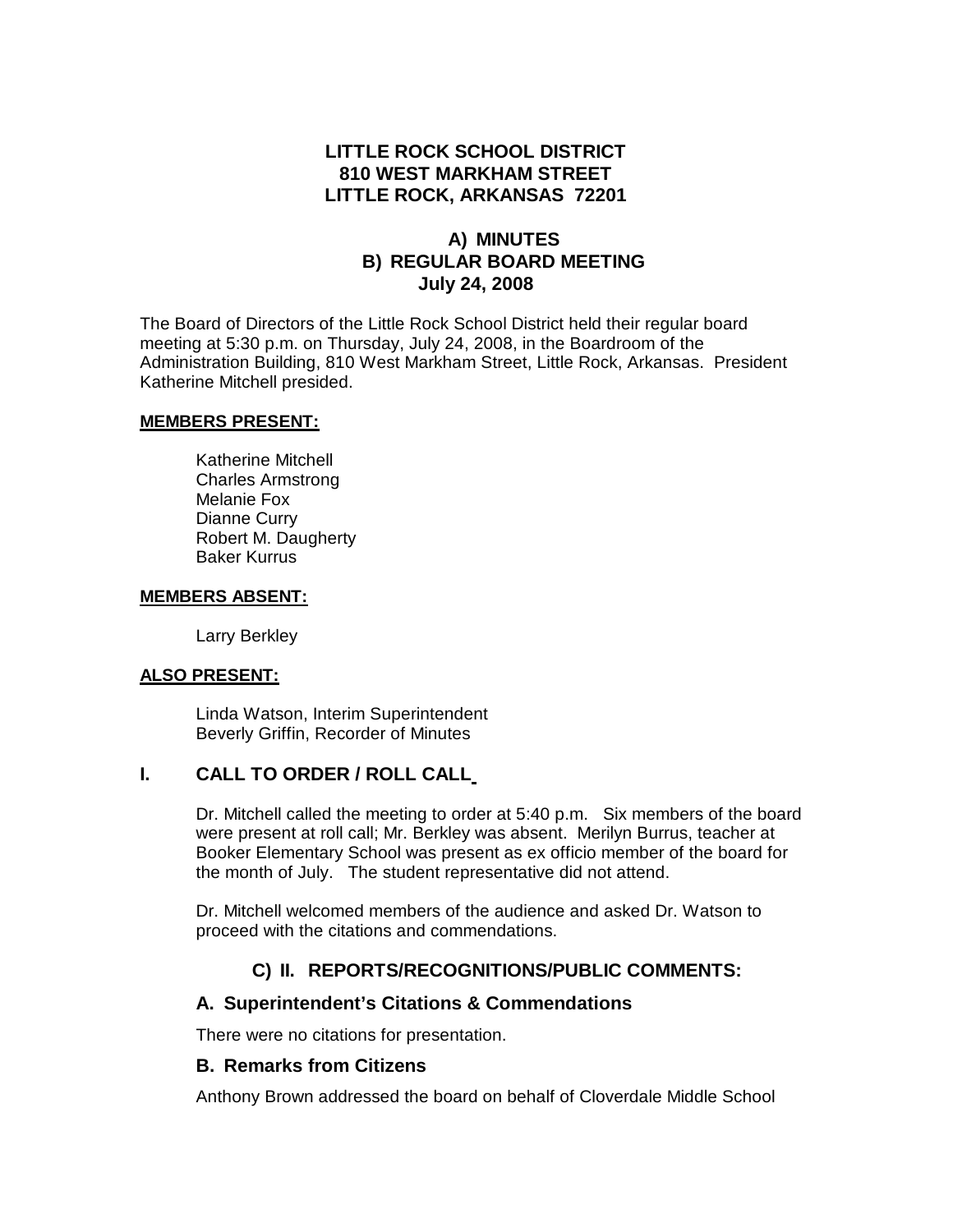parents and faculty members. He spoke in support of Nona Whittaker for the position of assistant principal of Cloverdale.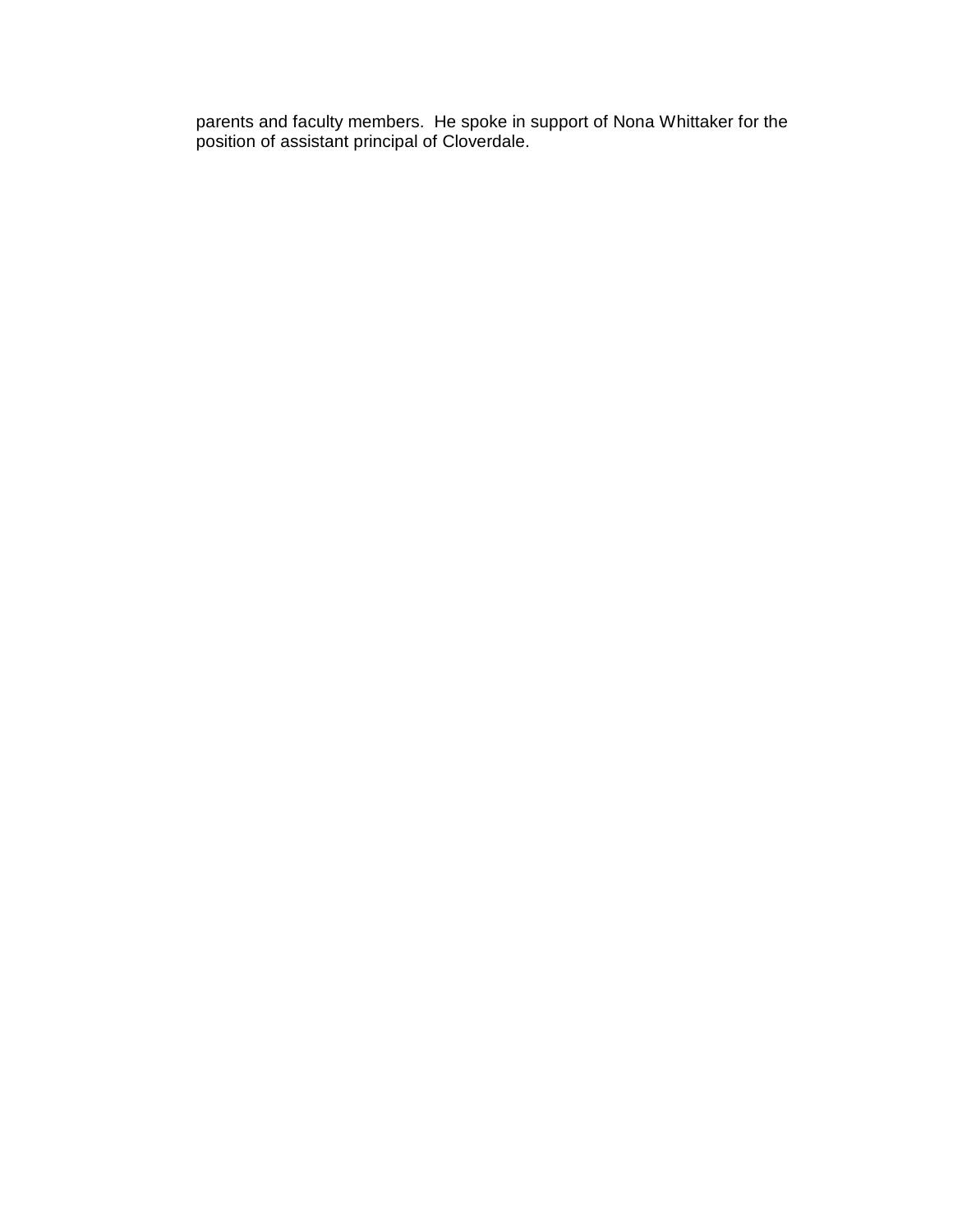Nona Whittaker addressed the board and asked for consideration for the position of assistant principal. She read a letter addressed to the Associate Superintendent for Secondary Education, Mr. Junious Babbs, asking for his support in being assigned to the position of assistant principal. She asked the board to support her and to provide fairness and equity in assigning staff at Cloverdale Middle School.

## **C. Little Rock PTA Council**

Patty Barker, president of the Little Rock PTA Council, addressed the board regarding 2008-2009 school year plans and activities for the Council. She reported that the local school officers assist during check-in and serve to recruit members for the PTA. She reminded the audience that their membership at the school level supports the districtwide council as well as the statewide national PTA organizations. She thanked the district administration for allowing her to address the building principals at this year's Leadership Institute. She asked principals to continue to serve as the school membership leaders.

## **D. Little Rock Classroom Teachers Association**

Cathy Kohler addressed the board and reported that she had been traveling for the AEA / NEA. She expressed her belief in public education and she thanked all of the partners who contribute to improving educational opportunities for all of our students.

## **IV. REPORTS AND COMMUNICATIONS:**

### **A. Remarks from Board Members**

Ms. Fox reported that she had attended a portion of the recent principals' leadership institute this week and that she had enjoyed visiting with district principals and administrators.

Ms. Curry stated that she had visited Watson Elementary for the close out of the summer enrichment program and she commended the staff members who provided summer services for the Watson students. She had also attended the Cloverdale Middle School math and literacy program closing today.

Dr. Daugherty expressed appreciation for the administration and school leaders for making sure that every student who wanted to participate in a summer program had an opportunity to receive remedial activities and enrichment. He thanked Dr. Watson for her leadership and for being proactive for the students.

Dr. Mitchell expressed appreciation for the relationship between the city of Little Rock and the LRSD, noting that collaboration between the district and the city had resulted in more opportunities for children in the neighborhoods this summer. Dr. Mitchell reported that she had attended the Cloverdale closing ceremony today and the principals institute activities last week and had enjoyed hearing Fitz Hill's inspirational message.

Mr. Armstrong asked for more community and parental involvement and for the assistance of the entire community in motivating our students to learn.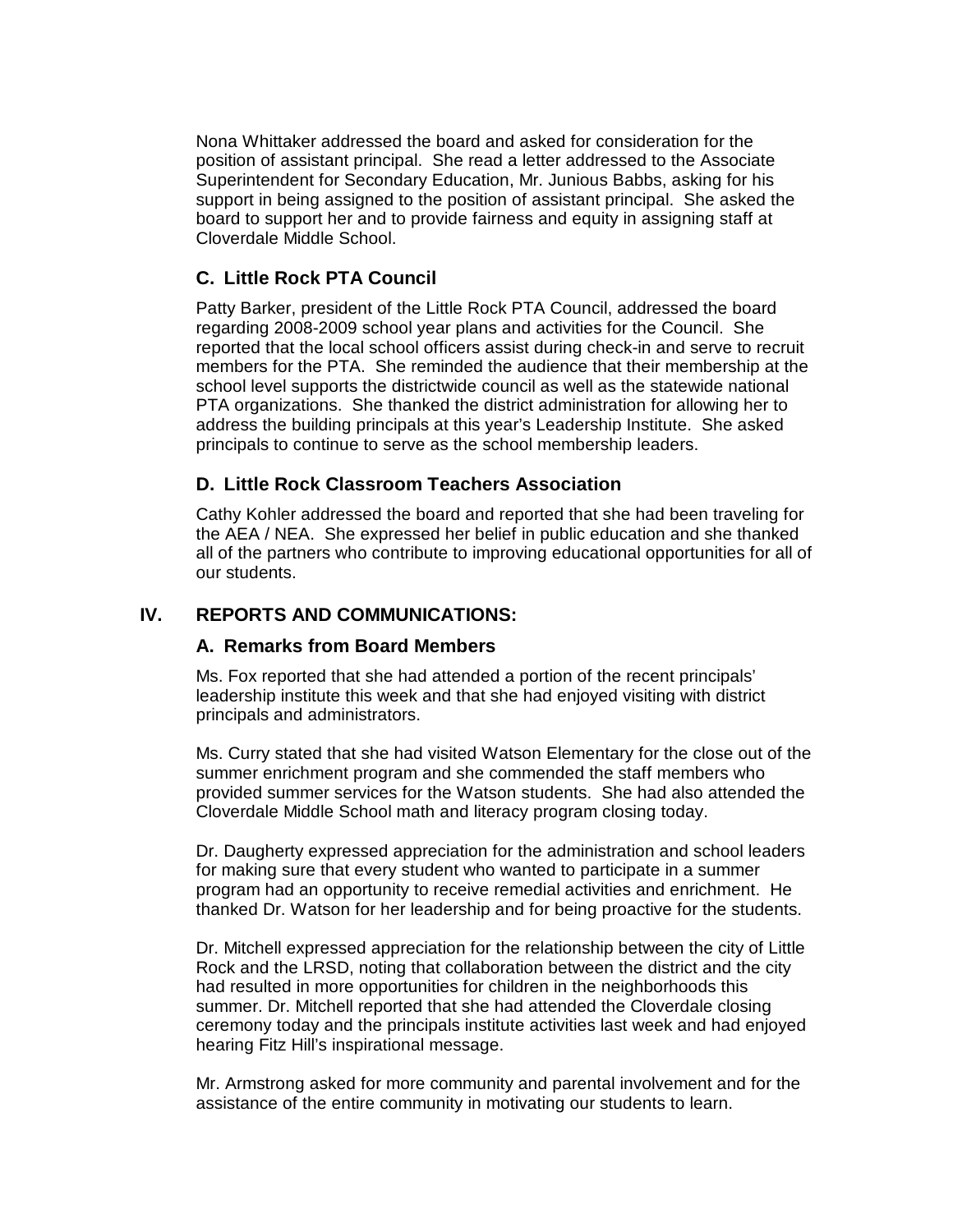## **B. Legal Update: Desegregation / Unitary Status Board Recommendations**

Mr. Heller addressed the board, reminding them that it had been four months since the oral arguments before the Eighth Circuit Court of Appeals. In the meantime, the state has asked for continuing discussions among the parties regarding future funding issues, and he asked the board to provide input over the next week as he develops our response and recommendations.

Mr. Heller reported that he had sent board members copies of a letter from ADE attorney Scott Richardson; the PCSSD and NLRSD boards have endorsed the idea of continuing negotiations with the state for funding of existing magnet and inter-district programs. A draft resolution was provided for the board's discussion, and Mr. Heller stated that all parties want to move as quickly as possible to resolve the financial implications of the settlement with the state. No action on the resolution was taken, but Board members agreed that Mr. Heller should communicate with the ADE and the other parties our willingness to participate in the settlement.

Approximately \$65 million per year in desegregation funding is received by the three districts in Pulaski County for funding magnet schools and interdistrict transfer programs. Under the terms of the settlement proposal, the amounts received would decrease gradually over a seven year period until no separate desegregation funding was allocated.

Mr. Heller reminded the board that approximately \$25 million per year is received for teacher retirement and health insurance and that these would remain as continuing expenses even if the desegregation obligations were phased out. He recommended continuing to negotiate with the state to continue funding for these expenses.

Dr. Mitchell asked Mr. Heller to arrange a meeting with Scott Richardson and the attorneys from North Little Rock and the Pulaski County school districts. A representative from each of the three school district boards would also be invited to the meeting to discuss options for phasing out desegregation funding and planning for future magnet school and student transfer options.

Mr. Heller agreed to revise the proposed resolution to include comments from the board and to report to the ADE that the LRSD board is in agreement with proceeding with the negotiations discussions.

## **C. Community Conversation for Closing the Achievement Gap**

Dr. Watson reported that the Closing the Gap Committee had been working with the LR Classroom Teachers Association to develop recommendations for endorsement or implementation. Those recommendations will be presented for the board's review and consideration within a few months.

## **D. Update: West Little Rock School Construction**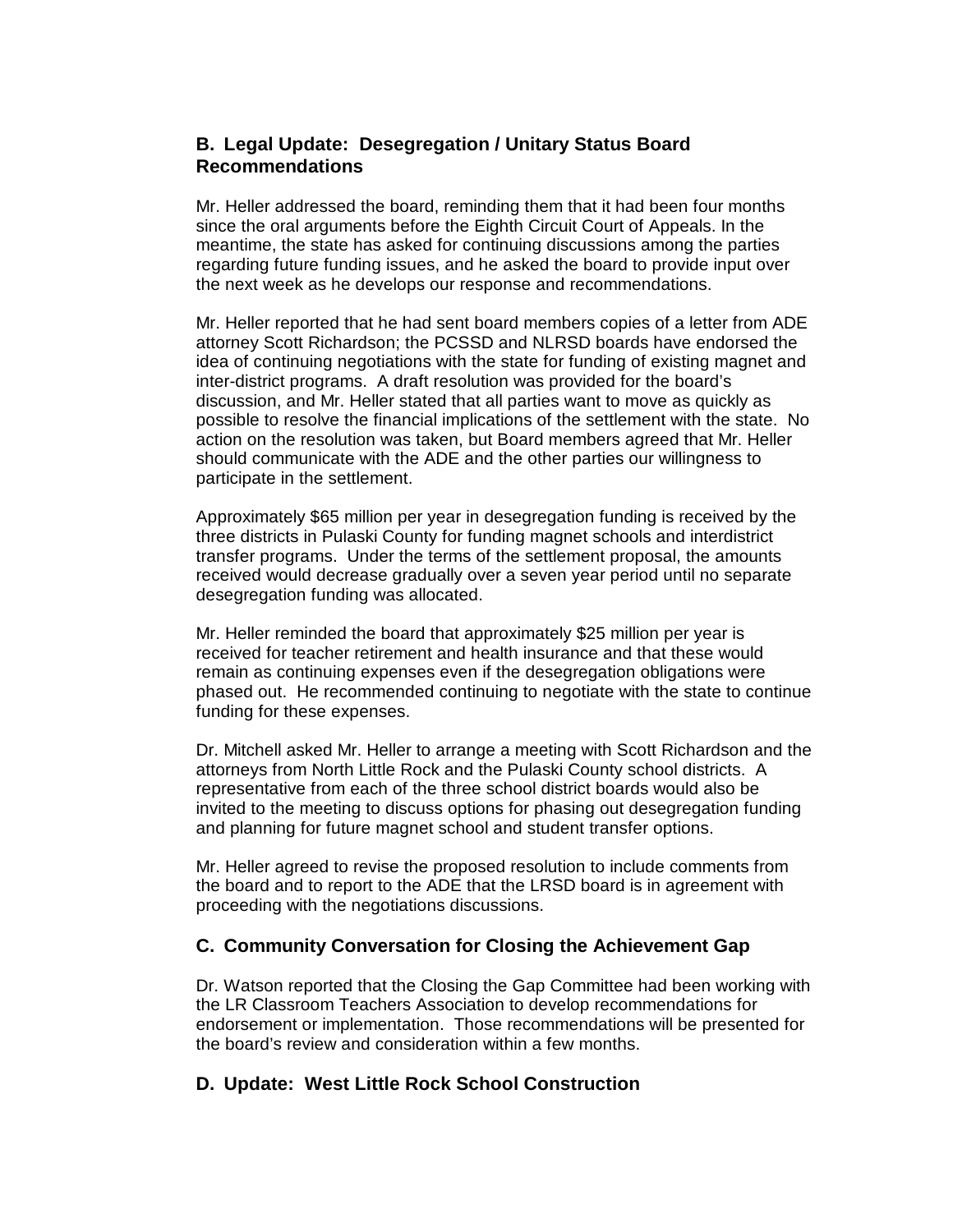Wayne Adams provided a brief overview of the construction of the west Little Rock School. He reported that the road improvement project had been awarded and would begin next week, but that the traffic light would not be installed until the school is completed. He reported that the school be ready for students in the fall of 2010, with a capacity of 895 students.

# **E. Update: Title IX**

The annual Title IX report was provided as part of the board's agenda.

# **F. Report: Special Programs / Exceptional Children**

The requested report was provided in the agenda and Barbara Barnes was present to respond to questions.

## **G. Discussion: Process for Awarding Contracts**

As requested by the board, a summary report on the processes used to award contracts for district operations was provided in the agenda. Dr. Daugherty suggested that contracts in excess of \$10,000 come to the board for review. Mr. Kurrus spoke in opposition and stated that a procurement review committee of the board would not be a good use of the board's time.

Dr. Mitchell suggested reviewing the board's policies for oversight of the awarding of contracts; Ms. Fox suggested that Mr. Becker serve as the board's representative for review of a random sample of contracts awarded each month.

Dr. Watson agreed to schedule a meeting with Mr. Paradis to discuss the awarding of contracts as is currently regulated by board policy.

## **H. Budget Update**

No report.

## **I. Internal Auditors Report**

Mr. Becker's report was provided as part of the board's agenda.

# **V. APPROVAL OF ROUTINE MATTERS**

## **A. Minutes**

Minutes from the board meeting held on June 28, 2008, and from a special meeting held on July 14, 2008, were presented for the board's review and approval. Ms. Fox made a motion to approve the minutes as submitted. Ms. Curry seconded the motion and it **carried 5-1,** with Mr. Kurrus voting no.

Mr. Kurrus discussed the employee hearing reported in the minutes of June 28 th , and asked whether the employee had been administratively reappointed.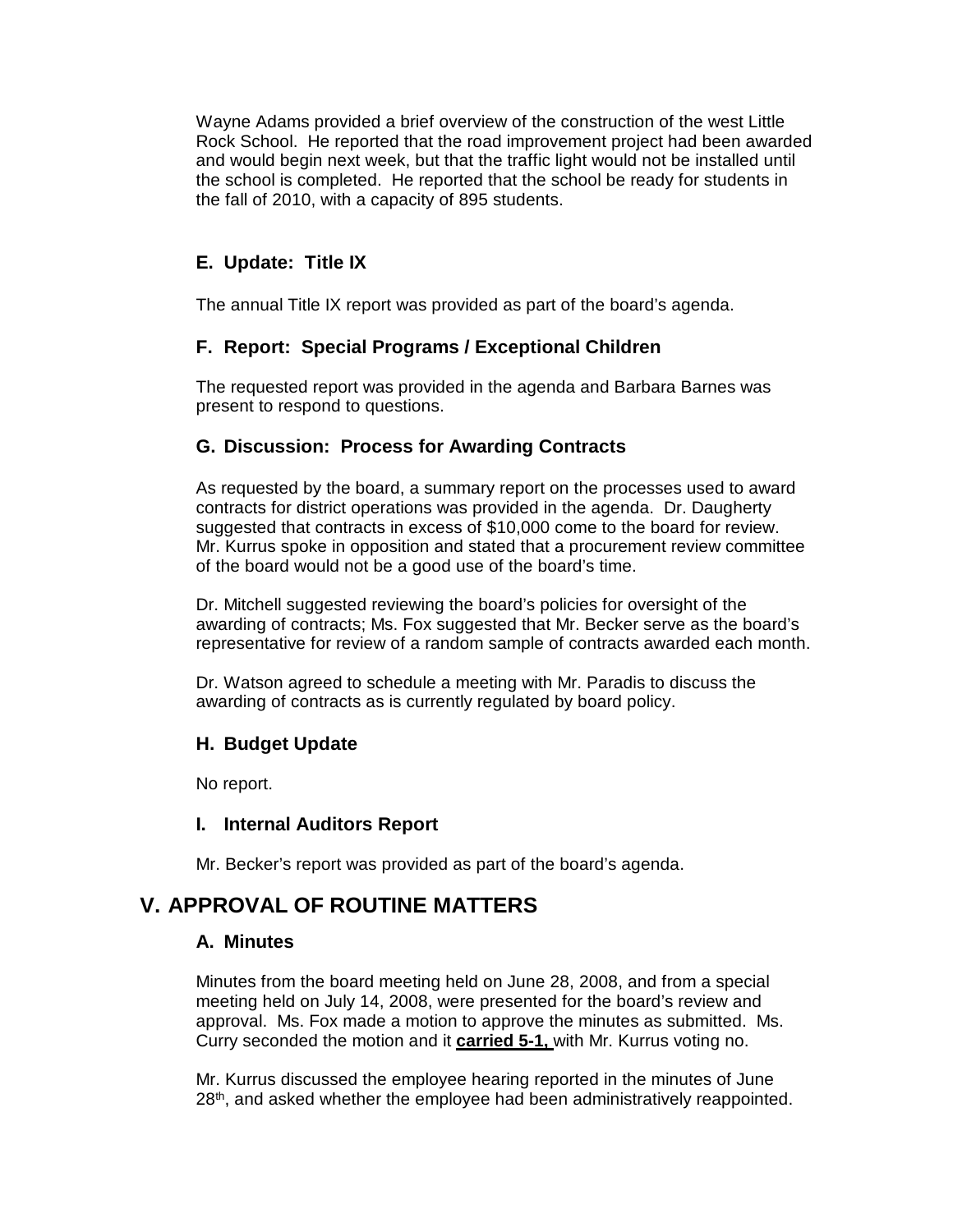Mr. Kurrus' interpretation of the board's ruling was that the grievance was not upheld and therefore that the school's decision was to be upheld. Mr. Hartz agreed to follow up and provide additional information for Mr. Kurrus.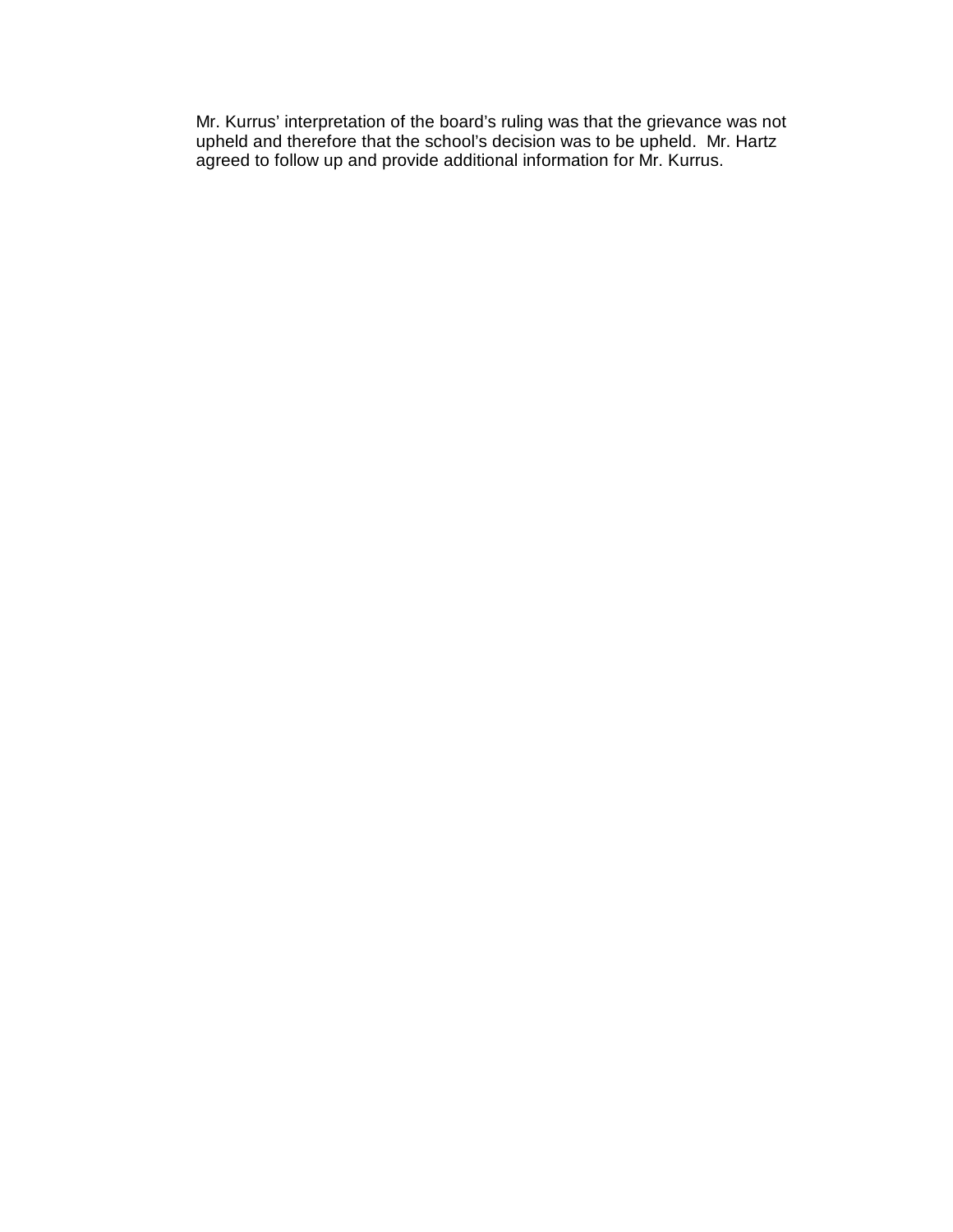## **VI. BOARD POLICY AND REGULATIONS REVIEW**

### **A. Board Regulation Revision – EDCA-R Authorized Use of Computer Networks Regulations**

The regulation was provided for the board's review and information. No vote was required.

## **B. Second Reading Board Policy GBN: Reporting Child Abuse**

The board was asked to approve Policy **GBN, Reporting Child Abuse** on second reading. A 2007 state law, ACA 12-12-507, requires that suspected child abuse and neglect be reported directly to the appropriate state agencies without an employee having to ask for permission to make such report. Supervisors may not require employees to ask permission or notify anyone before calling the hotline or other agency. The board approved the policy on first reading at the June 26, 2008 meeting.

VII) Ms. Fox moved to approve the policy as submitted for second reading; Dr. Daugherty seconded the motion and it carried unanimously.

## **C. Second Reading Board Policy DIE: Audits / Financial Monitoring**

Revised policy **DIE, Audits / Financial Monitoring,** was presented for first reading in June and came before the board at this time for second reading approval. This policy revision establishes an audit committee to enhance the district's auditing and financial monitoring procedures. The committee would represent the Board of Directors in oversight and internal controls and compliance.

Mr. Armstrong made a motion to amend policy DIE as presented to add "or a state legislative audit" to the first paragraph of the policy. Dr. Daugherty seconded the amendment and it **carried 5-1** with Ms. Fox voting no.

Mr. Kurrus moved to approve the policy on second reading as amended. Mr. Armstrong seconded the motion and it **carried 5-1** with Ms. Fox voting no.

## **VII. HUMAN RESOURCES**

### **D. Personnel Changes**

Routine personnel changes were printed in the board's agenda. Ms. Fox made a motion to approve the personnel items as submitted. Ms. Curry seconded the motion and it **carried unanimously**.

Appointments of Assistant Principals included Stephanie Pickett at Watson Elementary; Tina House at Forest Heights Middle School; Ken Graves and David Smith at Hall High School.